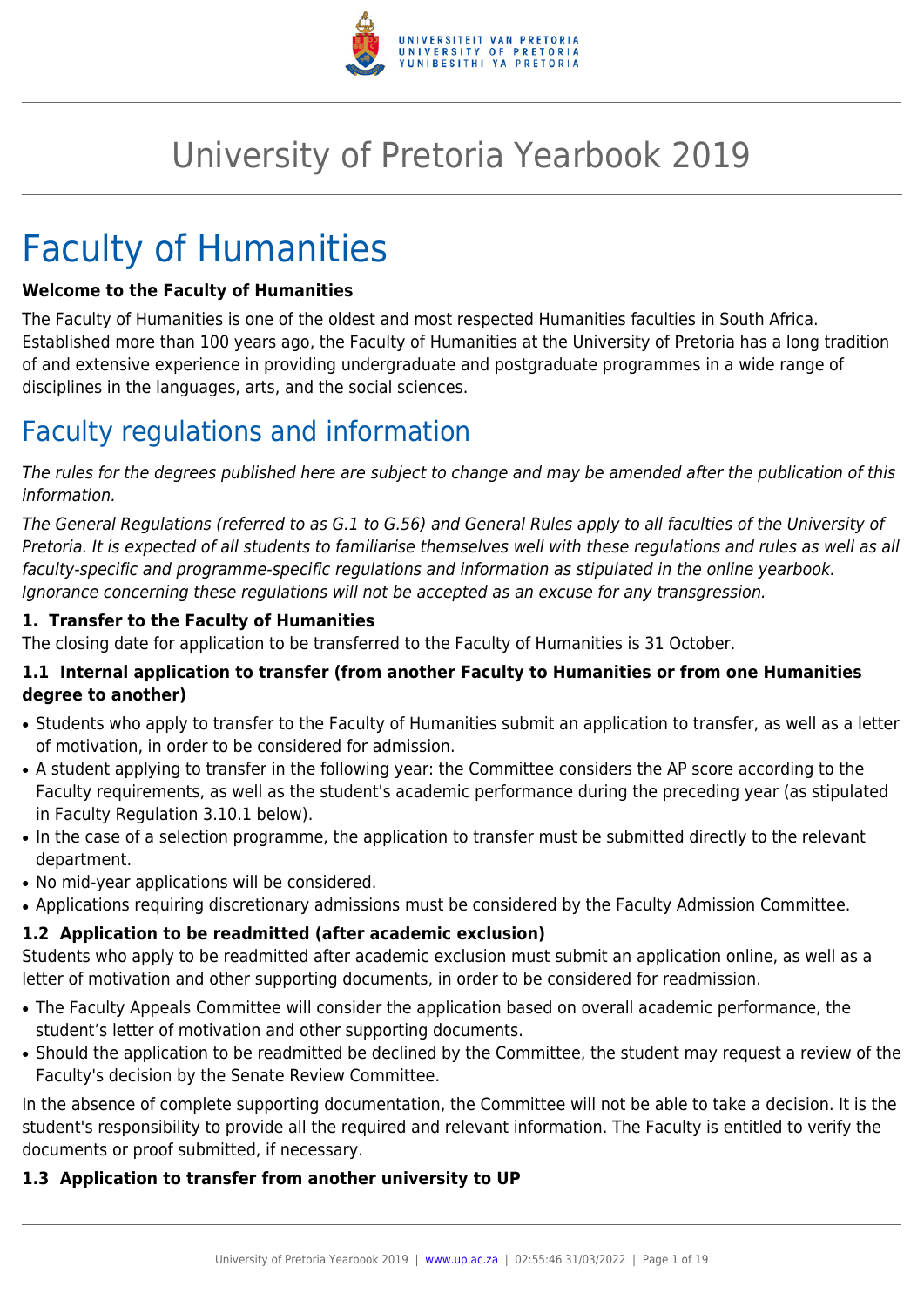

Process to be followed as above (1.1). In the case where the credit system differs from the one used by UP, students will be considered on the following criteria:

- Must have passed 50% of the modules/subjects equivalent to 60 credits or more if they were first years and at least 80 credits if they are senior students.
- Must have passed at least 2 full subjects (or the equivalent thereof) during their last year of enrolment at another university (2 year modules/4 semester modules/8 quarter modules).
- G.3(4) indicates that G.3.2 applies with the necessary changes, to students from other tertiary institutions who register at the University.

# **2. Cancellation of modules**

Dates for cancellations and/or changing of modules are published annually. The dates published by the Faculty of Humanities, will be strictly adhered to.

#### **3. Community engagement**

The Faculty of Humanities creates opportunities for community engagement in which students may actively participate in order to promote social responsibility.

# **4. Deviations from the prescribed programme combination**

Any deviation from a prescribed programme or programme combination (eg recognition of credits already obtained, admission to further modules, deviations from the prescribed module structure, etc.) may only be made subject to the approval of the Dean, after consultation with the programme manager and coordinator concerned.

# **Specific requirements for undergraduate programmes**

Prospective students must check which requirements apply to particular programmes and modules offered in the Faculty of Humanities and other faculties. The details of the particular requirements for programmes are set out in the section on curricula.

Should a student wish to take a module offered by another faculty, he or she must determine the admission requirements for that module, as well as the subminimum required for examination papers, supplementary examinations, amount of credits etc. in the faculty concerned.

A student accepted for a bachelor's programme in the Faculty of Humanities and who does not make good progress in the first semester (at least pass the following modules: AIM 101 (6) plus 2 semester modules (24), a total of at least 30 credits), will have to complete UPO101 in the first year of study. This module must be completed before further admission will be considered. A student may be limited in the number of credits he/she is allowed to register for in the second semester.

Furthermore, at the end of a semester or a year of study, a student may be limited in the number of credits he/she is allowed to register for in the subsequent semester/year(s) of study, or the student may be transferred to the BA – Extended programme, pending the student's previous academic achievements. Please refer to Regulation 4 below.

#### **1. Class attendance**

The study programmes of the Faculty of Humanities have been approved by the Department of Higher Education and Training and accredited by the Council on Higher Education. Programme managers and coordinators are thus compelled to comply with the minimum requirements set by the Department.

Since the Faculty places a high premium on the development of thinking skills and specific academic competencies, class attendance in all modules and for the full duration of a programme is compulsory for all students enrolled in degree programmes of the Faculty of Humanities.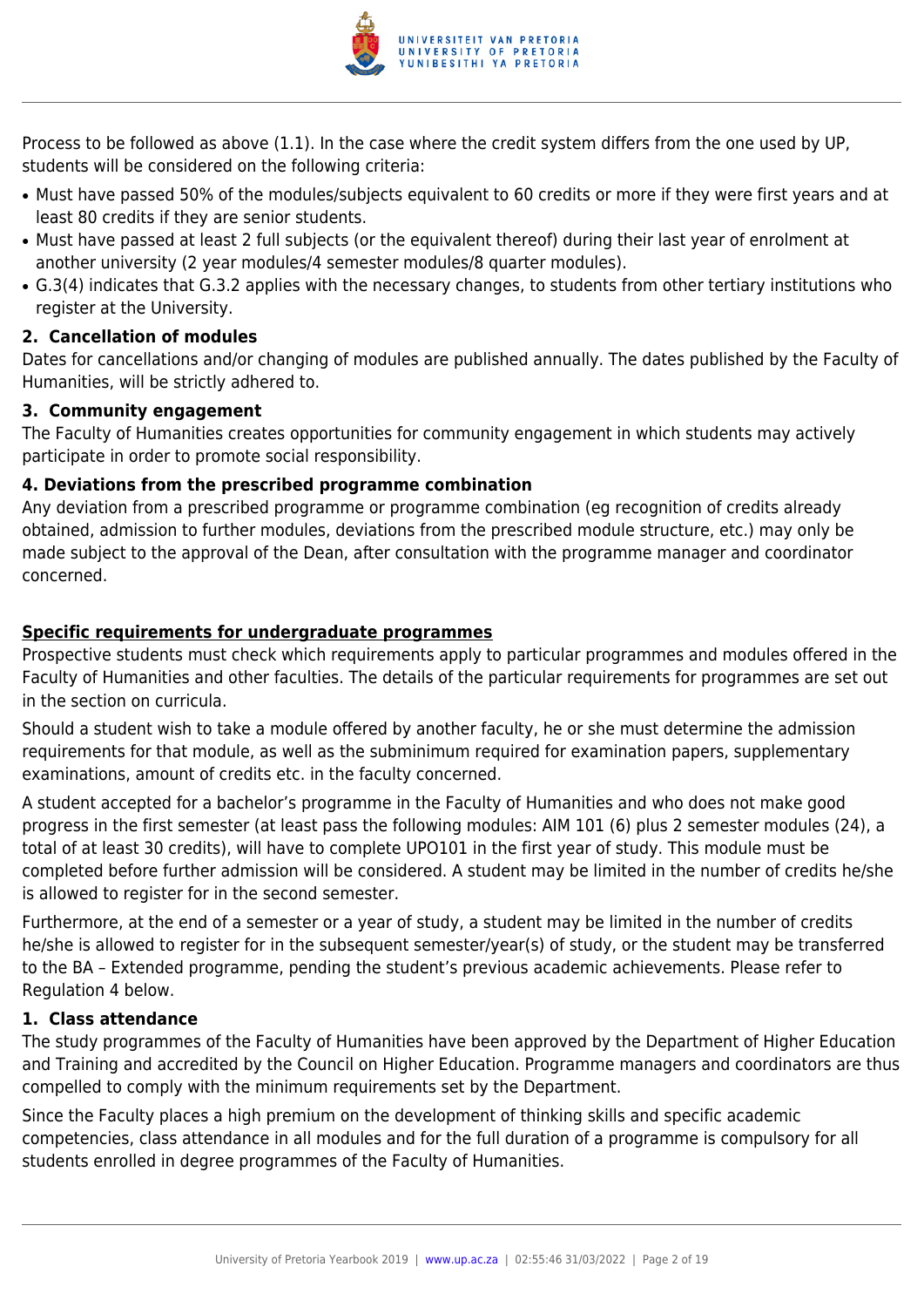

Where the electronic media (such as clickUP) predominate in a module, it may be that class attendance is not a requirement. In these modules students are obliged to comply with all requirements as prescribed for the specific module.

Students may be refused admission to the examination in a particular module if they have failed to fulfil the published attendance requirements in that module.

At the beginning of a module, the study guide for that module will inform students about the requirements and monitoring of class attendance in that particular module.

# **2. Recognition of modules passed**

The maximum duration for the retention of credits after an interruption in studies is five (5) years. If a student wishes to continue with a specific module at a higher (second, third or fourth) year level after an interruption, he or she will have to repeat all previous modules within that discipline passed more than five years prior to the year in which they plan to re-register.

# **3. Assessment**

The regulations given below apply to the assessment of modules in the Faculty of Humanities, but departments may, in exceptional cases and in consultation with the Dean, make alternative arrangements for specific modules.

At the beginning of a module, the study guide for that module will inform students about all arrangements regarding assessment in that particular module.

# **3.1 Examinations**

- i. A minimum year/semester mark of at least 40% in a module is required for admission to the examination for that module.
- ii. In the calculation of the final mark for a module in which an examination is written, the year/semester mark will carry a weight of 50% and the examination mark a weight of 50%. The year/semester mark is calculated on the basis of at least two assessments in quarter modules, three assessments in semester modules and four assessments in year modules.
- iii. In order to pass a module, a final mark of at least 50% as well as a minimum examination mark of 40% must be obtained, except when a module is completed without a scheduled examination. Students will pass a module with distinction if a final mark of at least 75% is achieved.
- iv. A module may be completed without a scheduled examination\* provided that
- a. the final mark is based on a student's performance in at least three assessments in quarter modules, four assessments in semester modules and five assessments in year modules;
- b. a final mark of at least 50% is obtained; and
- c. students are not provided with an additional opportunity for assessment.

**\*NB** In such cases the Dean's permission must be obtained beforehand.

v. The final results for all modules will only be published after approval thereof by the external examiner/ examiners/examination commission.

# **3.2 Supplementary examinations, extraordinary examinations and aegrotats**

- i. Both supplementary examinations and extraordinary examinations (including aegrotats) are written in the supplementary examination period. Extraordinary examinations (or aegrotats) have the same duration and format as the main examination for the module. The supplementary examination may differ in duration and format from the main examination.
- ii. Students who have been admitted to an extraordinary examination (or an aegrotat) will not be given the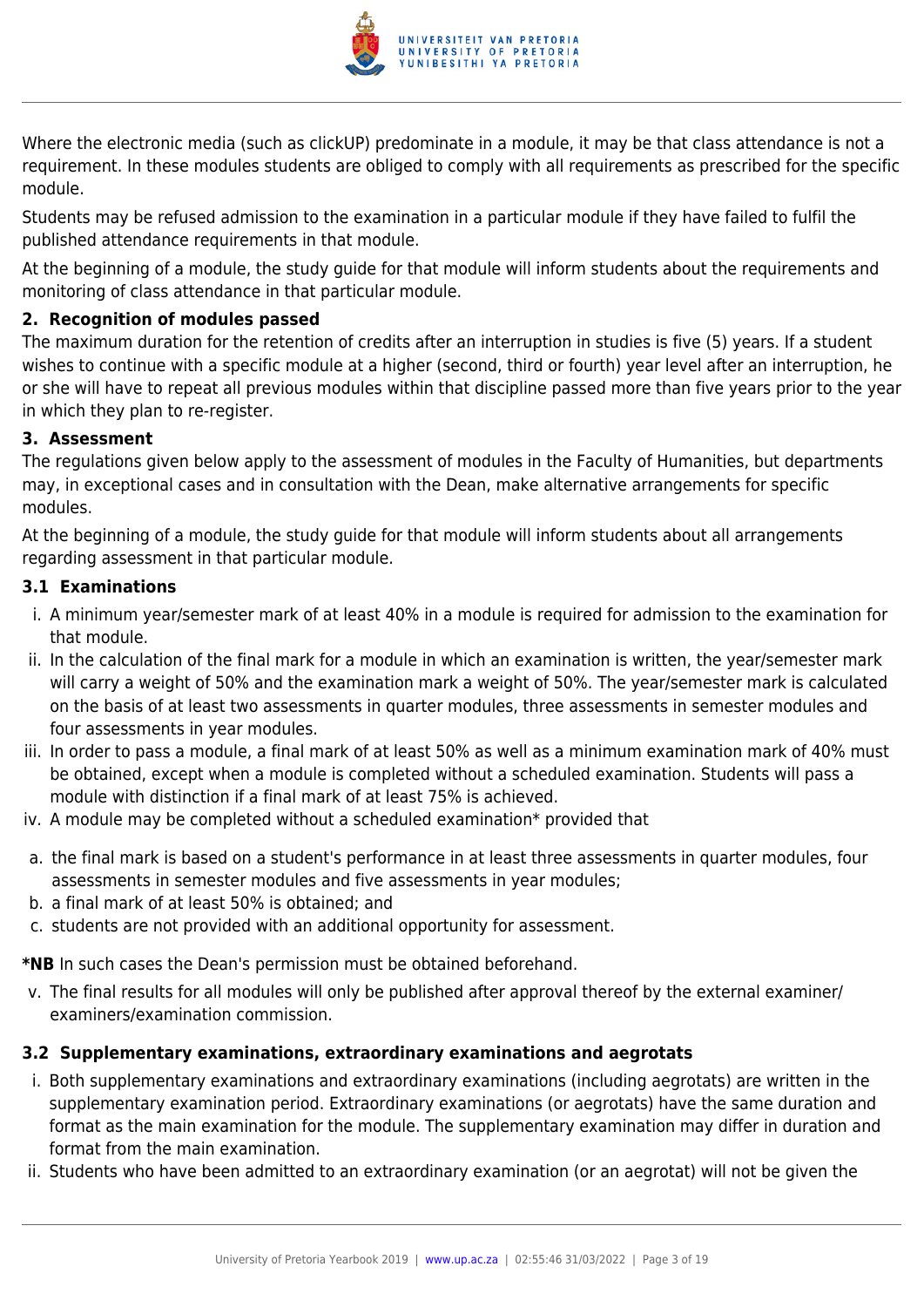

opportunity to write a supplementary examination in the module.

- iii. Students may be admitted to a supplementary examination in a module in the following cases:
- a. if a final mark of between 40% and 49% was obtained; or
- b. if a final mark of 50% or more was obtained, but not the required examination subminimum of 40%.
- iv. If the module, in which a final mark of between 40% and 49% has been obtained, is a first-semester module at first-year level, a supplementary examination must be granted.
- v. In the calculation of the final mark for the supplementary examination, the year/semester mark carries a weight of 50% and the supplementary examination mark a weight of 50% (ie the same as for the main examination in the module). The highest final mark that may be awarded following the supplementary examination is 50%. Students must obtain a subminimum of at least 40% in the supplementary examination to pass the module.
- vi. In the calculation of the final mark for an extraordinary examination (or an aegrotat), the same principle applies as for the main examination in the module (ie the year/semester mark carries a weight of 50% and the examination mark a weight of 50%).
- vii. No ancillary examinations are granted in the Faculty of Humanities.
- viii. No special supplementary examination will be granted to students who could not write the scheduled supplementary examination.

Students who did not write the main examination on the scheduled day may apply for an extraordinary examination (or an aegrotat) at the Student Administration office. Lecturers are not allowed to grant students access to such examinations. Applications for these must be handed in together with a valid medical certificate and/or supporting documentation/affidavits not later than three working days after writing the main examination.

A medical certificate will not be accepted where it states that students appeared ill or declared themselves unfit to write the examination. The medical practitioner must be consulted on or before the date on which the examination was scheduled.

A medical certificate will not be accepted if it does not contain the physical address and telephone number of the doctor/medical practice as well as the practice number. In cases where a reason other than sickness is given, students must submit an affidavit that reflects the reason for their absence from the examination. It is the responsibility of students to ascertain whether their requests have been successful or not.

Students who have been granted permission to write an extraordinary examination or an aegrotat and who then fail to write the examination will not qualify for any further extraordinary or aegrotat examinations.

# **3.3 Special examinations in the Faculty of Humanities**

Students who complied with all the requirements of a degree with the exception of at most a year module, or the equivalent thereof, in which they obtained a final mark of at least 40%, may with the approval of the Dean, on recommendation of the head(s) of department, be admitted to a special examination at the beginning of January. Students who obtained a final mark of less than 40% in any of the mentioned modules will not be considered. The maximum final mark that may be awarded is 50%. Students only qualify for a special examination if they have completed the prescribed examination in their final year of study.

# **3.4 Exemption from an examination (promotion)**

No promotions are allowed in any modules in the Faculty of Humanities.

# **3.5 Requirements to pass**

Unless otherwise indicated, General Regulation G.12.2 applies.

# **3.6 Perusal of examination answer scripts**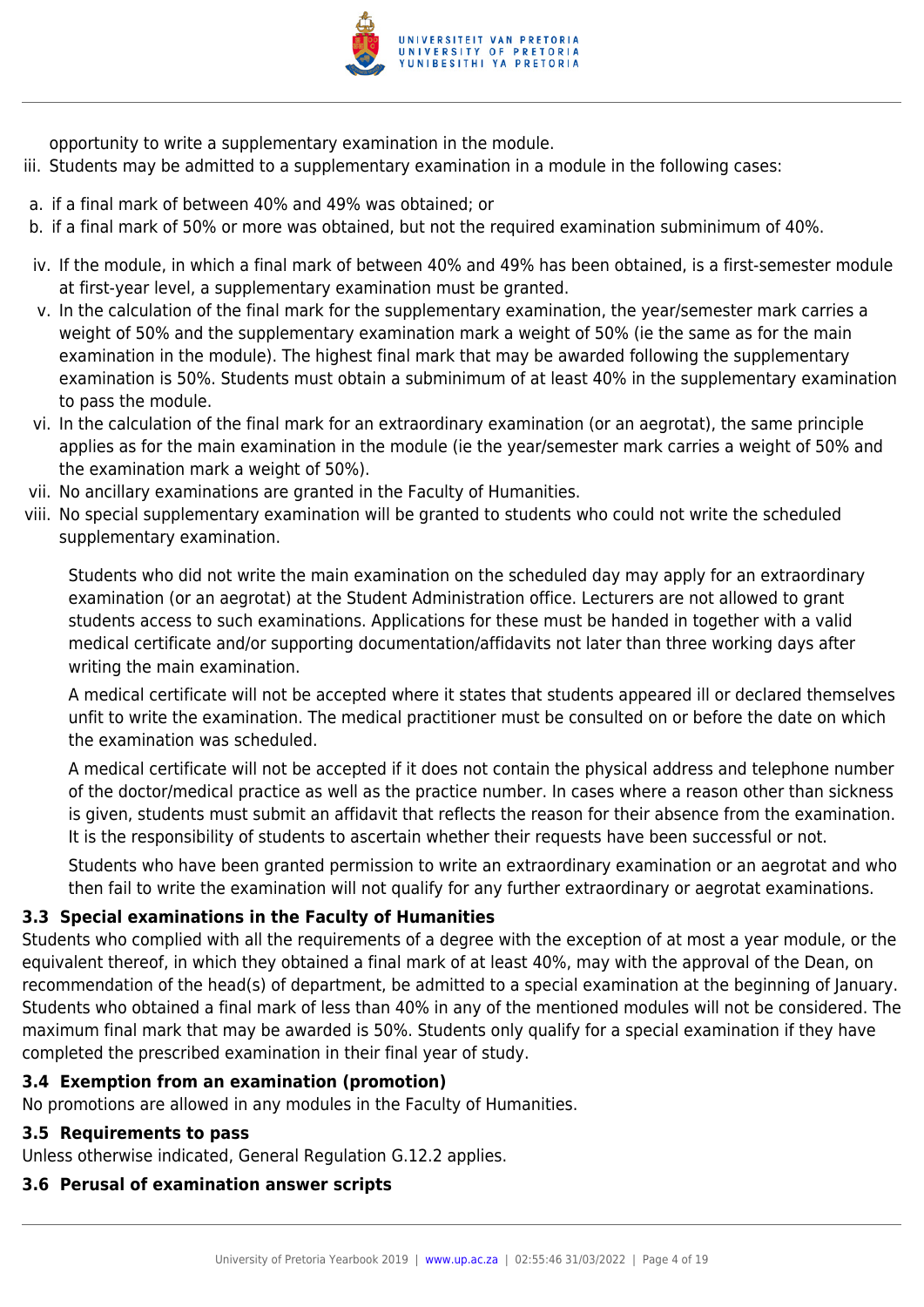

After the main examination, departments will give students the opportunity to peruse their examination answer scripts and give feedback about the criteria used by examiners. The date/time of the perusal and the manner in which feedback is given shall be determined by the department concerned and notices will be posted in departments about when perusal will take place. Students who are unable to attend the official perusal session may apply to the department for an opportunity to see the examination answer script. No lecturer is under any obligation to grant any student such a perusal opportunity more than two weeks after the commencement of the following semester.

# **3.7 Re-marking of examination answer scripts**

Students may apply for re-marking of an examination answer script after perusal of such a script, but within 14 calendar days after commencement of lectures in the next semester. Students who wish to have their scripts remarked must pay the prescribed fee and submit their request to the Dean of Humanities (Student Administration office), who will inform the department concerned if a re-mark is granted. The answer script will then be remarked by an examiner appointed by the relevant head of department. Marks will be adjusted according to the re-marking, but no supplementary examination will be granted.

#### **3.8 Release of examination marks**

Final marks will be released by the Student Administration office.

Lecturers may destroy examination answer scripts once a period of one year has passed from the date on which the examination was written.

# **3.9 Departmental test policy**

Departmental test policy will be communicated to students by means of study guides and/or departmental guidelines.

Students who do not comply with the undermentioned requirements, may be excluded from the Faculty.

# **3.10 Promotion requirements**

In the case of full-time students, a three-year degree must be completed in a maximum of five years, and a fouryear degree must be completed in a maximum of six years. In the case of students who follow an approved extended study programme, a three-year degree must be completed in a maximum of six years. Unless the Faculty Board has approved other regulations for a programme:

- i. **full-time students who are registered for a three-year degree** must obtain at least 60 credits during their first year of registration and at least 80 credits during each subsequent year;
- ii. **full-time students who are registered for a four-year degree** must obtain at least 80 credits during their first year of registration and at least 85 credits during each subsequent year; and
- iii. **in the case of a three-year degree, students who follow an approved extended study programme** must obtain at least 50 credits during their first year of registration and at least 80 credits during each subsequent year.

# **3.11 Exclusion**

i. Exclusion after the first-semester examination:

- a. first-year students will be dismissed from the Faculty if they fail all modules in the first semester;
- b. senior students will be dismissed from the Faculty if they were registered at the beginning of the academic year under specific conditions after being excluded at the end of the previous year (ie registered only for the first semester, with the condition of passing all registered modules), and not fulfilling the set conditions.
- c. In the case of (a) students may appeal the decision with the Faculty Appeals Committee should the appeal be denied, the student may request a review of the Faculty's decision by the Senate Review Committee.
- ii. Exclusion after the second-semester examination: Refer to Regulation 3.10.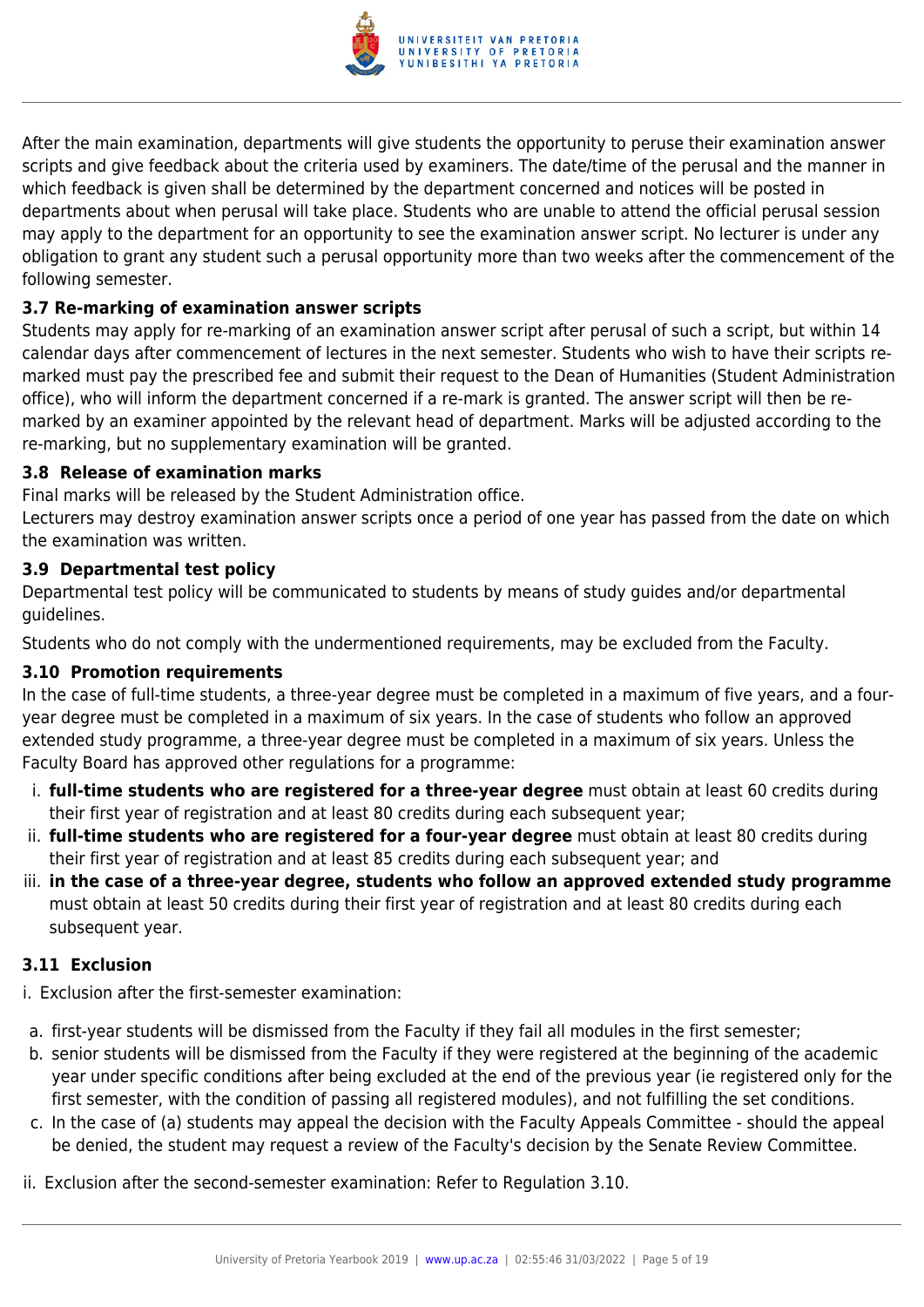

# **3.12 Termination of registration**

The Dean may, on the recommendation of an appropriate faculty committee, cancel the registration of a student or the registration for a module during an academic year if the student fails to comply with the minimum requirements determined by the Faculty Board with regard to tests, examinations or any other work, with the proviso that a student may request that the Dean reconsider the decision in terms of the set procedures.

#### **3.13 Humanities Special**

This programme is designed for students who have completed their first degree wanting to register for nondegree purpose.

#### **4. Maximum number of credits**

Any student who wishes to undertake additional credits above the 120 credits specified for the degree must seek the advice of programme coordinators and obtain their permission before being allowed to register.

If permission is granted:

- Students at first year level may take no more than 12 credits (ONE first year module) per semester (48 hours per week).
- Students at second year level may take no more than 20 credits (ONE additional 20 credit module or ONE additional 12 credit module) per semester (max. 53.3 hours per week).
- Students at third year level may take no more than 30 credits (ONE third year module or ONE second year module) per semester (max 60 hours per week).

Students who are granted permission to take additional credits must pass all courses in a semester before being given permission to take additional credits in the subsequent semester.

#### **5. Degree with distinction**

Except where otherwise indicated for individual programmes, in order to be awarded a degree/qualification with distinction, a student has to obtain a weighted average of at least 75% across 4 semester modules (or the equivalent thereof) at the highest year level of a programme.

#### **Specific regulations applicable to postgraduate qualifications**

#### **1. Academic literacy**

It could be required from new postgraduate students to provide proof of their academic literacy.

#### **2. Credit for modules**

No credit will be given for modules which form part of another degree programme where the student has already complied with the requirements of such a degree. The rule is also applicable in instances where the student is currently registered for more than one degree programme.

#### **3. Recognition of modules passed**

The maximum duration for the retention of credits after an interruption in studies isthree (3) years. If a student wishes to continue his or her postgraduate studies after an interruption, he or she will have to repeat all modules passed more than three years previously.

#### **4. Renewal of registration**

#### **4.1 Honours degree**

Subject to exceptions approved by the Dean, on the recommendation of the relevant head of the department, a student may not sit for an examination for the honours degree more than twice in the same module.

A student who is registered for an honours degree must complete his or her study, in the case of full-time students, within one year of registering for the degree and, in the case of part-time students, within two years of first registering for the degree. Under special circumstances, the Dean, on the recommendation of the relevant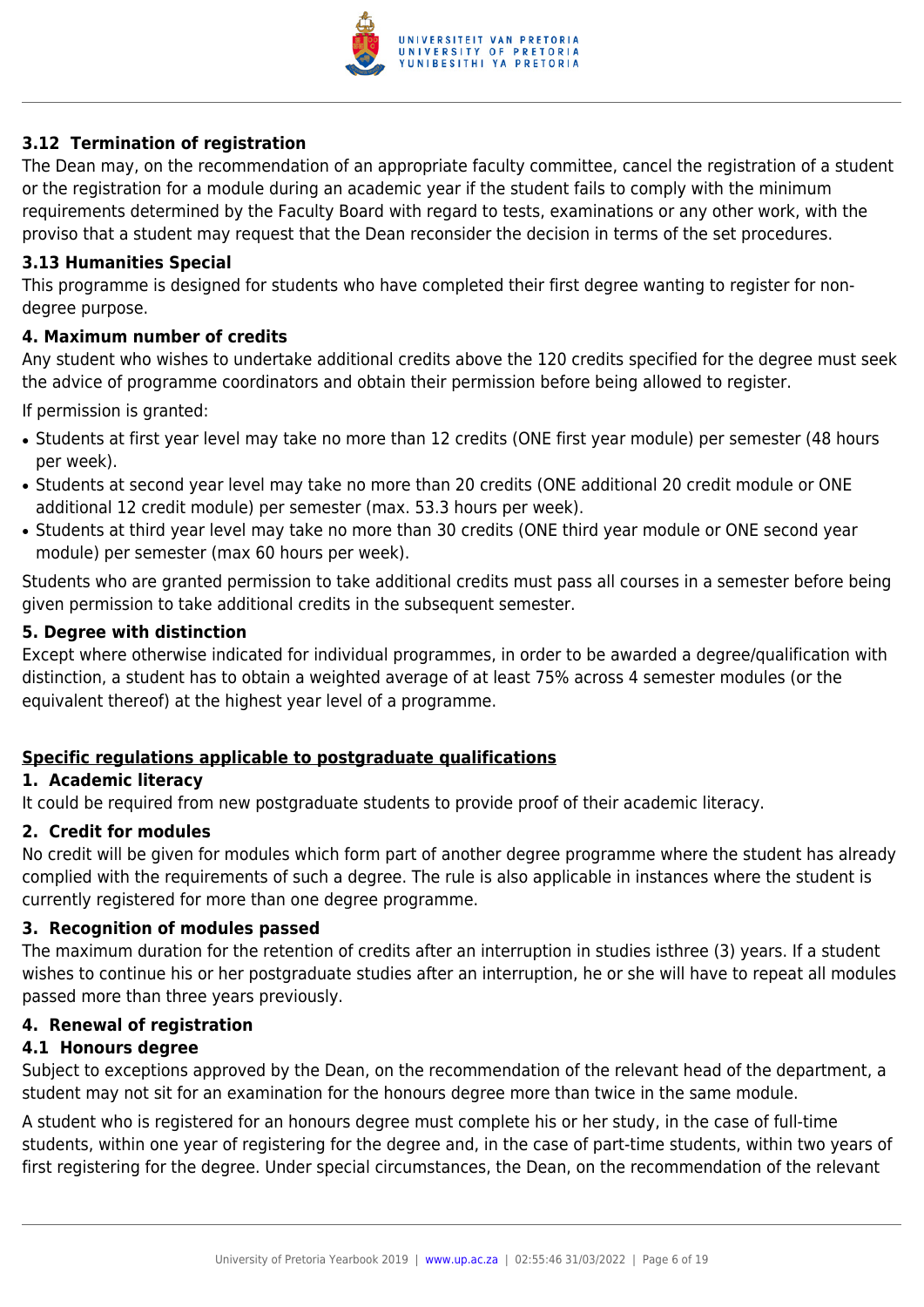

head of the department, may give approval for a limited extension of this period.

# **4.2 Master's degree**

- i. Students at the University are registered for one year of study. After a year has expired, students wishing to continue their studies at the University must renew their registration and pay such fees for renewal of registration as are prescribed by Council from time to time.
- ii. Subject to exceptions approved by the Dean, on the recommendation of the relevant head of department, a student may not enrol for the same module for a master's degree more than once. This applies to both modules and the dissertation.
- iii. Students who are given permission by the Dean, on the recommendation of the relevant head of department, to present themselves more than once for an examination in the same department, must pay the full fees for this examination.
- iv. Students enrolled for a master's degree must complete their studies within two years after first registering for the degree, except for programmes which requires a longer period.
- v. Renewal of registration after the two year period is permitted only under special circumstances where the relevant head of department may give approval for a limited fixed extension of this period in terms of the set procedures.

# **4.3 Doctorate**

- i. Students at the University are registered for one year of study, or for a shorter period determined in general or in specific cases by Council. After a year or period of study has expired, students wishing to continue their studies at the University must renew their registration and pay such fees for renewal of registration as are prescribed by Council from time to time.
- ii. Subject to other faculty regulations, a student for a doctorate must complete his or her studies within three years after first registering for the degree. Under special circumstances, the Dean, on the recommendation of the relevant head of department or the Postgraduate Committee, may give approval for a limited fixed extension of this period.

# **5. Minimum study periods and requirements for degrees**

# **5.1 Honours degree**

- i. An honours degree is only conferred on a student, if the student has complied with the following minimum periods of study:
- a. One academic year after the qualification has been obtained by virtue of which admission to the study has been granted:
- b. Where an honours degree is followed concurrently with a bachelor's degree, one academic year in addition to the minimum period prescribed for the bachelor's degree in question – with the proviso that in cases of exceptional merit, the University may, in agreement with the Joint Statute, shorten the minimum period of attendance.
- ii. In addition to the stipulations of G.22.1, an honours degree is only conferred on a student if the student has complied with all the requirements laid down in these faculty regulations.

# **5.2 Master's degree**

The master's degree is conferred on a student only if at least one year has expired after the qualifications by virtue of which admission to master's study has been obtained – with the proviso that the student is registered for at least 12 months for a master's degree at this University, although the Dean may approve a shorter period. A master's degree is conferred on a student only if he or she complies with all the requirements laid down in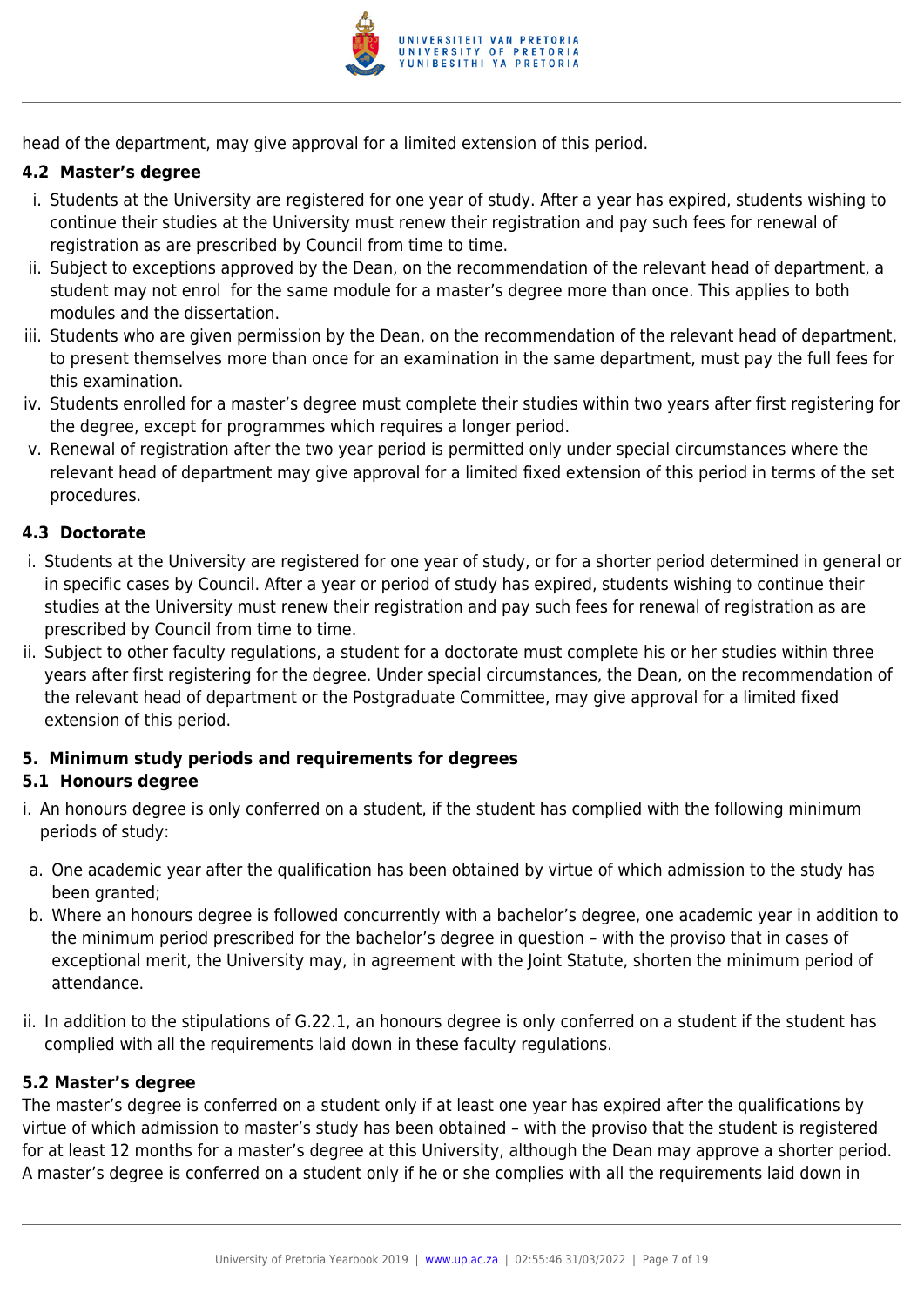

these faculty regulations.

# **5.3 Master's degree by coursework and mini-dissertation**

- i. A coursework master's degree is conferred on a student by virtue of examinations (per module) and a minidissertation or other research relevant output.
- ii. Decisions on the size (number of credits) of the research component of a master's degree by coursework are made keeping in mind that the University is an internationally recognised, research intensive South African institution of higher education.
- iii. Mini-dissertations or other relevant forms of research are prepared and examined according to the instructions that are laid down in the faculty regulations.

# **5.4 Doctorate**

The doctorate is conferred on a student only if one of the following periods has expired:

- i. At least four years after complying with all the requirements for a three-year bachelor's degree.
- ii. At least three years after complying with all the requirements for a four-year bachelor's degree.
- iii. At least two years after complying with all the requirements for a bachelor's degree of five years or more.
- iv. At least two years after complying with all the requirements for a master's degree.
- v. With the exception of a shorter period that may be approved by the Dean, at least 12 months since registration for the doctorate at this University have expired.

In addition to the stipulations of the applicable G. Regulation a doctorate is conferred on a student only if he or she has complied with all the requirements laid down in faculty regulations.

# **6. Procedures with regard to registration for master's and doctoral degree programmes (by research)**

No interruption may occur in a postgraduate student's registration for a research-orientated postgraduate study programme. Should a student interrupt his/her studies, such a student will upon re-registration be liable for the full fees applicable to the degree programme.

Postgraduate students, who fail to renew their registration annually, are regarded as having had an interruption in their studies.

# **6.1 Students for the master's degree (by research only) must:**

Submit an approved research proposal before registration of a specific degree programme. The research proposal for the dissertation must be approved by the departmental research committee, after which it must be submitted to the Research Ethics Committee of the Faculty of Humanities for final approval before the research can be proceeded with.

# **6.2 Students for the PhD degrees must:**

- i. submit an approved research proposal before registration of a specific degree programme. The research proposal for the thesis must be approved by the departmental research committee, after which it must be submitted to the Research Ethics Committee of the Faculty of Humanities for final approval before the research can be proceeded with;
- ii. submit a thesis on the approved topic for examination;
- iii. pass an oral doctoral examination before the degree can be conferred. The doctoral examination, which can also be in the format of a defence of thesis or seminar, is done before a panel of examiners appointed by the Dean, in collaboration with the relevant head of department, supervisor and research coordinator.

**6.3** Students enrolling for a coursework master's degree programme must, in the case of ethical implications, submit a research proposal for a mini-dissertation beforehand to the Research Ethics Committee of the Faculty of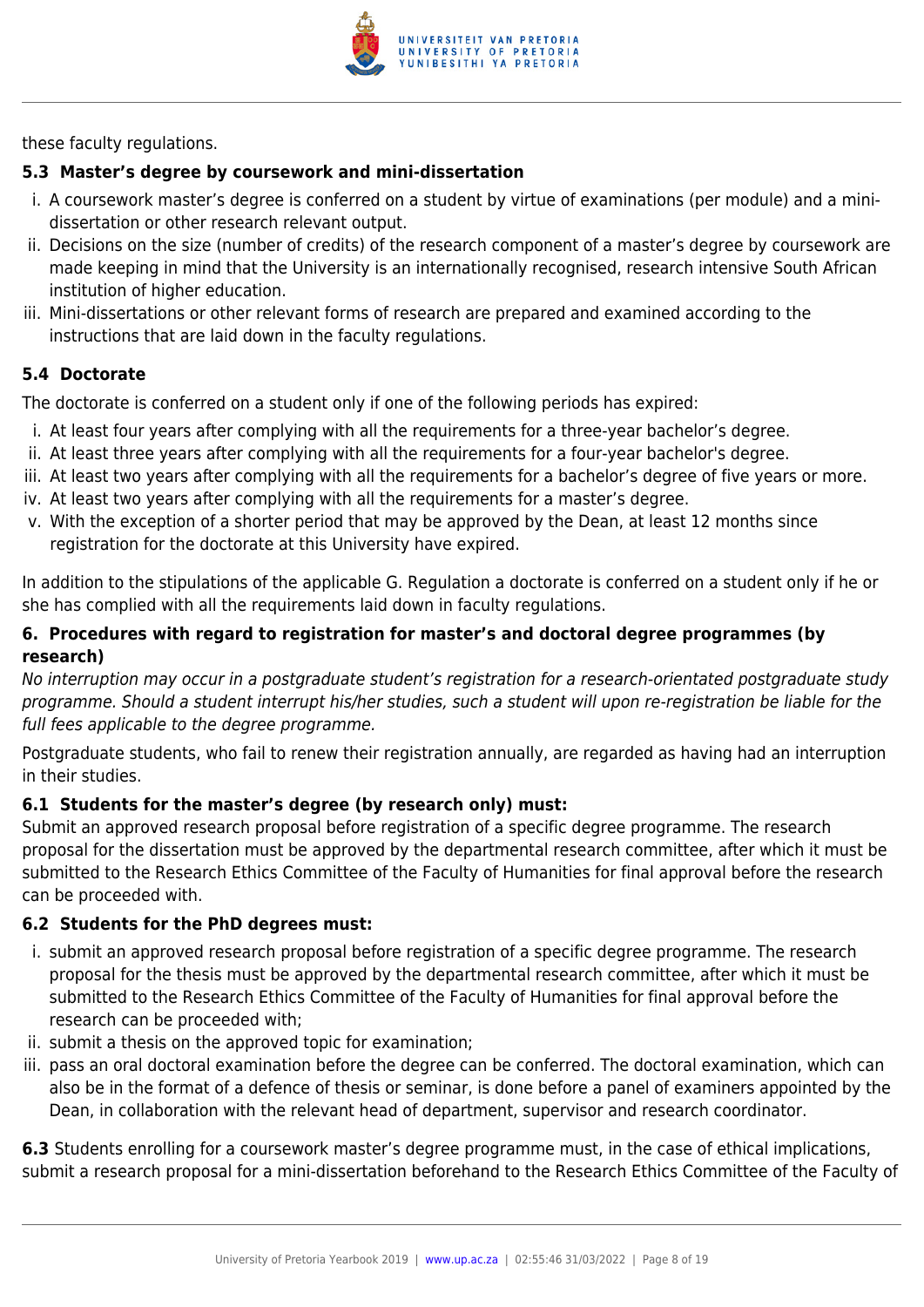

Humanities for approval before the research can be proceeded with. Also see the applicable General Regulations.

# **7. Assessment**

The regulations given below apply to the assessment of postgraduate modules for honours and master's degree programmes with coursework offered by departments in the Faculty of Humanities. Departments may, in exceptional cases and in consultation with the Dean, make alternative arrangements with regard to specific modules.

**At the beginning of a module,** students must be informed in the study guide about the arrangements regarding assessment in that particular module.

# **7.1 Examinations**

- i. A minimum progress mark of 40% is required for admission to the examination.
- ii. In the calculation of the final mark for the module in which an examination is written, the progress mark will carry a weight of a minimum of 50% and the examination a weight of a minimum of 50%. The progress mark is calculated on the basis of two assessments done during the period that the module is presented.
- iii. In order to pass a module, a final mark of at least 50% and a minimum examination mark of 40% must be obtained, except when a module can be completed without a scheduled examination. A student will pass a module with distinction if a final mark of at least 75% is achieved.
- iv. A module may be completed without a scheduled examination\* provided that:
- a. all the outcomes of the module have been evaluated by means of formative assessment;
- b. the final mark is based on the student's performance in at least three assessment opportunities;
- c. a final mark of at least 50% is obtained; and
- d. students are not provided with an additional opportunity for assessment, such as a supplementary examination or a retest.

**\*NB** The Dean's permission must be obtained beforehand in such cases.

v. The final results for all modules will only be published after condonation of the results by the examination commission of the Faculty of Humanities. No results will be released beforehand.

# **7.2 Supplementary and extraordinary examinations (including aegrotats)**

Only where applicable.

#### **7.3 Exemption from an examination (promotion)**

No promotions are allowed in any modules in the Faculty of Humanities.

**7.4** A formal examination (written or oral) is a requirement for doctoral degrees in the Faculty of Humanities unless the Dean of the Faculty gives exemption. Also see the applicable G. Regulation.

#### **8. Degree with distinction**

Except where otherwise indicated for individual programmes, a student has to obtain a weighted average of at least 75% in order to pass the degree with distinction. The doctoral degree cannot be conferred with distinction.

#### **9. Draft article for publication**

A dean may require, before or on submission of a dissertation, the submission of a draft article for publication to the supervisor. The draft article should be based on the research that the student has conducted for the dissertation and be approved by the supervisor concerned. The supervisor should then have the opportunity to take the paper through all the processes of revision and resubmission as may be necessary and/or appropriate in order to achieve publication.

A student, before or on submission of a thesis, must submit proof of submission of an article issued by an accredited journal, to the Head: Student Administration. The submitted article should be based on the research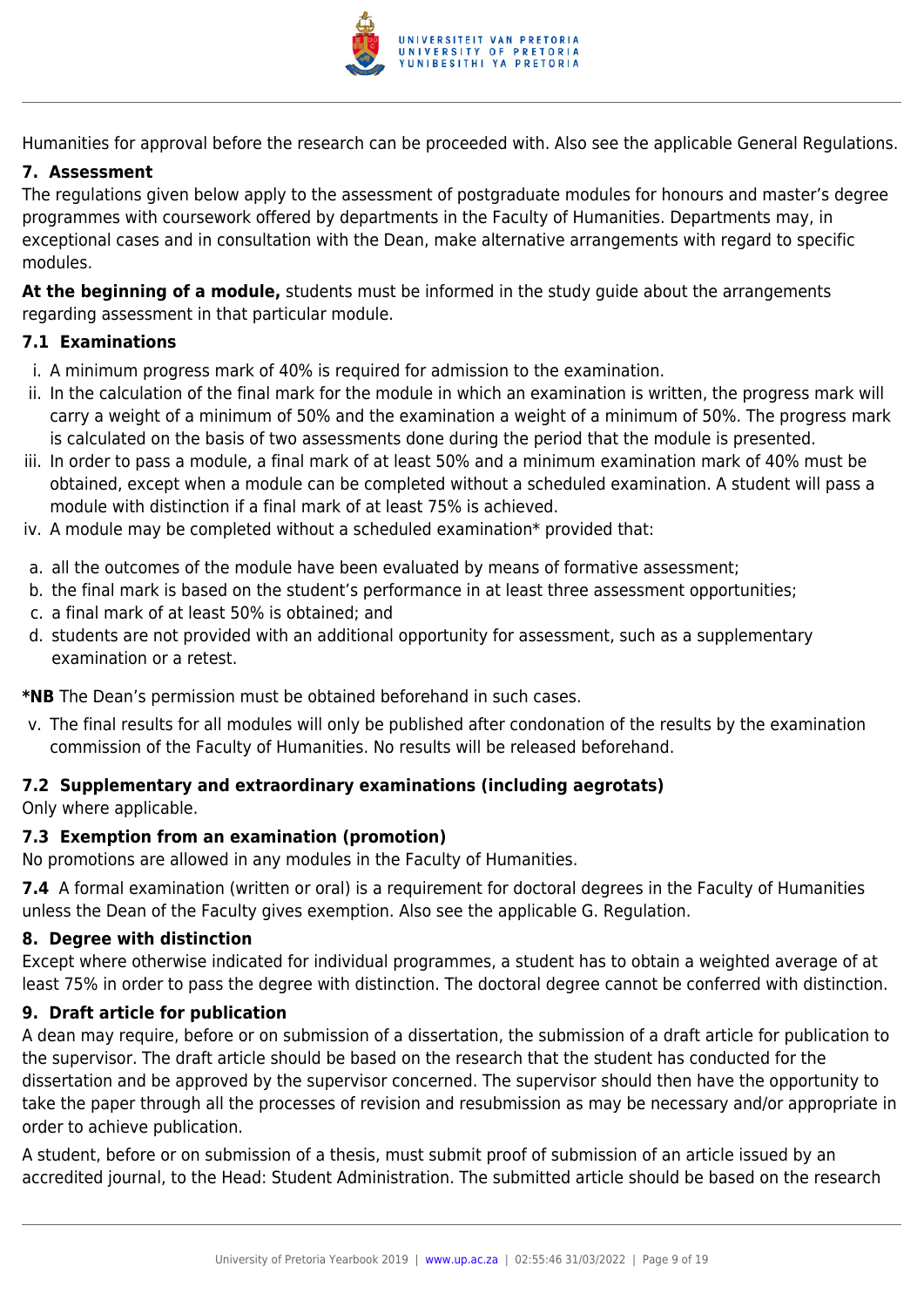

that the student has conducted for the thesis and be approved by the supervisor.

The supervisor shall be responsible for ensuring that the paper is taken through all the processes of revision and resubmission, as may be necessary.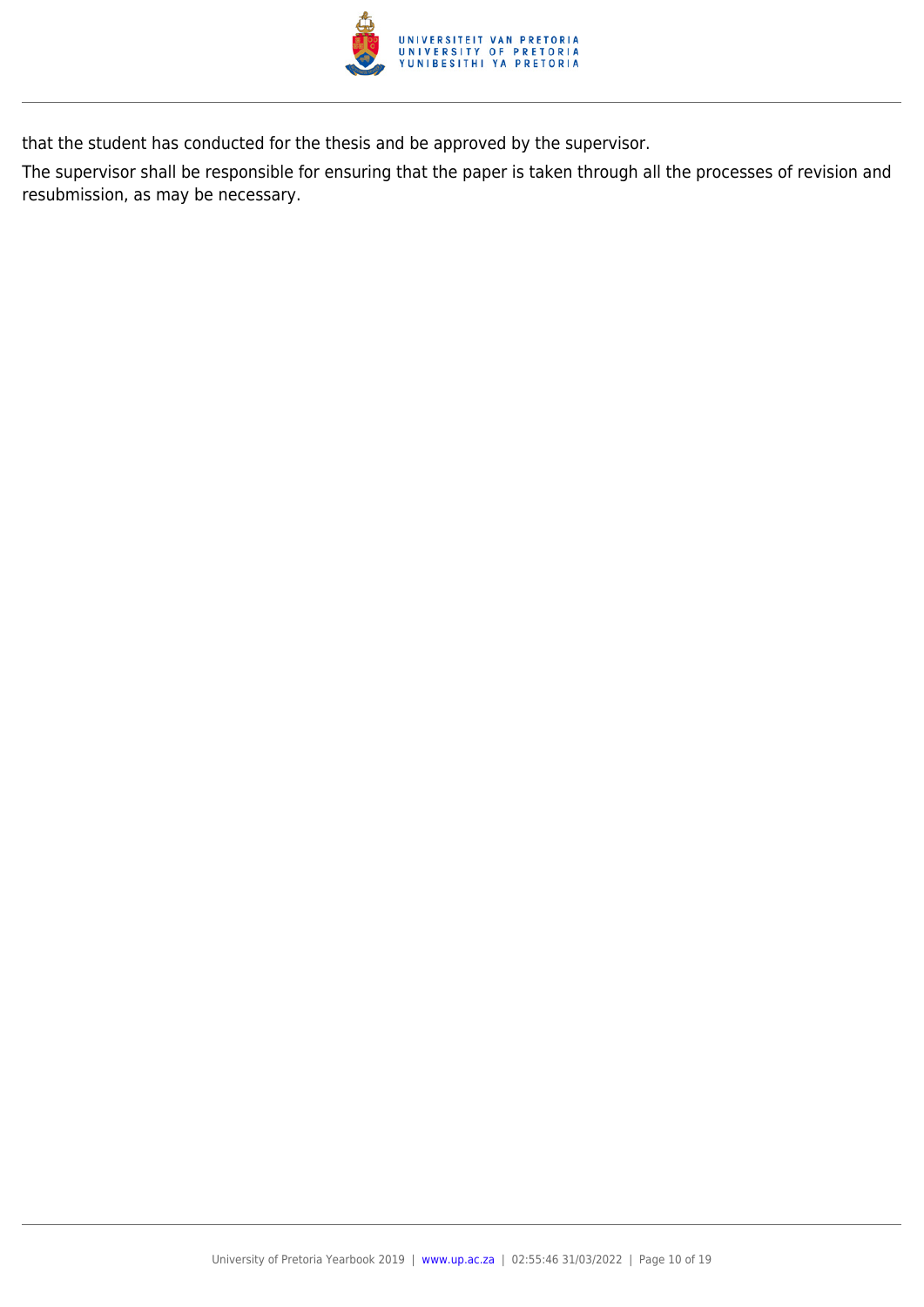

- Undergraduate Degree
- **BA (01130015)**
- **BA Audiology (01130105)**
- **BA Extended programme (01130014)**
- **BA Fine Arts (01130103)**
- **BA Information Design (01130102)**
- **BA Languages (01130016)**
- **BA Law (01130086)**
- **BA Speech-Language Pathology (01130104)**
- **BA Visual Studies (01130133)**
- **BDram (01130117)**
- **BMus (01132003)**
- **BMus Extended programme (01132004)**
- **BPolSci International Studies (01130038)**
- **BPolSci Political Studies (01130039)**
- **BSocSci Heritage and Cultural Tourism (01130068)**
- **BSocSci Industrial Sociology and Labour Studies (01130064)**
- **BSocSci Philosophy, Politics and Economics (01130056)**
- **BSW (01130144)**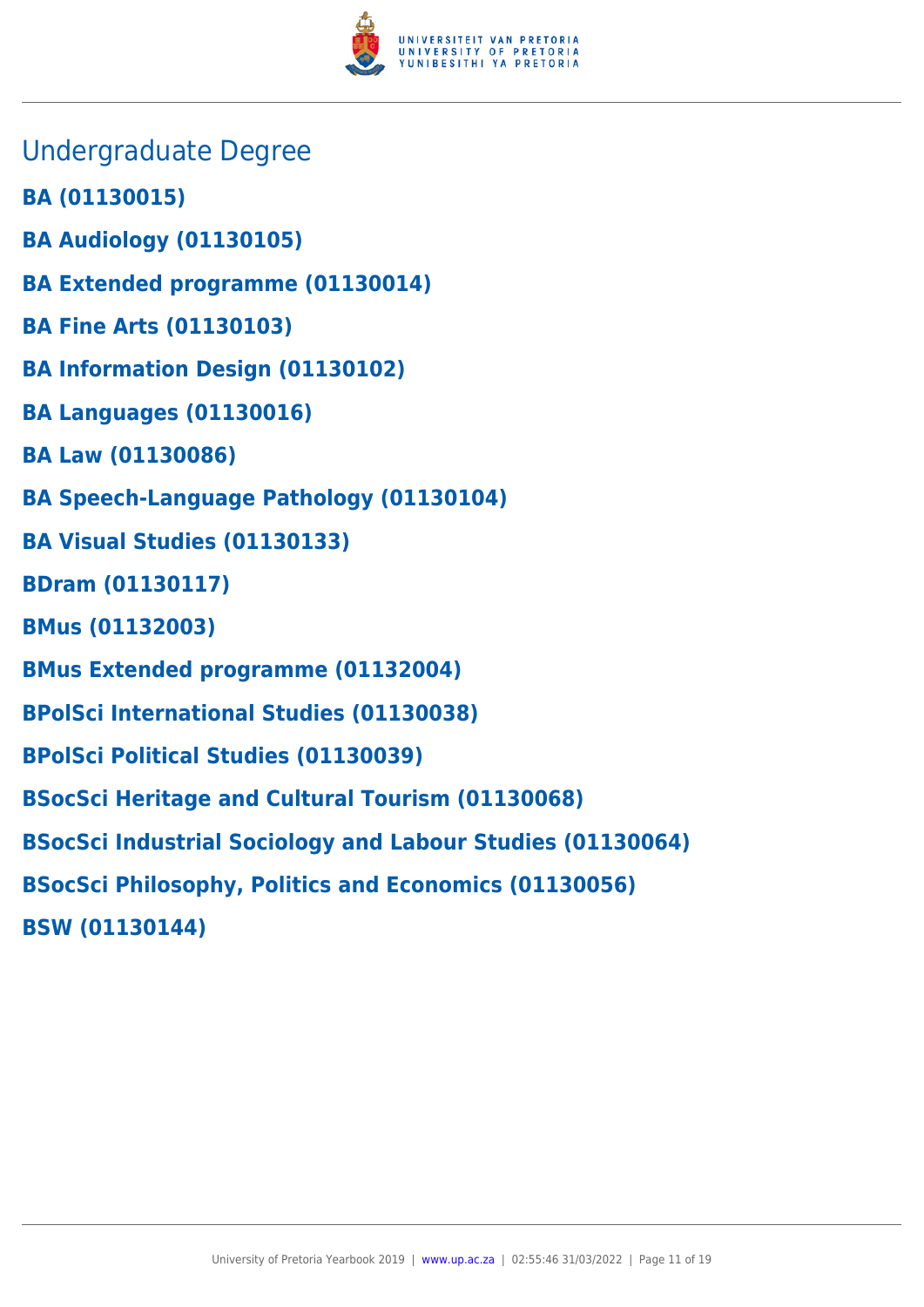

# **Honours**

- **BAHons African Languages (01240192)**
- **BAHons Afrikaans (01240165)**
- **BAHons Ancient Languages and Cultures Studies (01240256)**
- **BAHons Applied Language Studies (01242117)**
- **BAHons Archaeology (01240183)**
- **BAHons Augmentative and Alternative Communication (01242132)**
- **BAHons Criminology (01240262)**
- **BAHons Drama and Film Studies (01240483)**
- **BAHons English (01240212)**
- **BAHons French (01240223)**
- **BAHons German (01240202)**
- **BAHons International Relations (01240405)**
- **BAHons Literary Theory (01240552)**
- **BAHons Philosophy (01240383)**
- **BAHons Political Science (01240412)**
- **BAHons Spanish (01240216)**
- **BAHons Sport and Leisure Studies Sport and Recreation Management (01240515)**
- **BAHons Visual Studies (01240273)**
- **BMusHons (01242013)**
- **BSocSciHons Anthropology (01243016)**
- **BSocSciHons Development Studies (01243017)**
- **BSocSciHons Gender Studies (01243018)**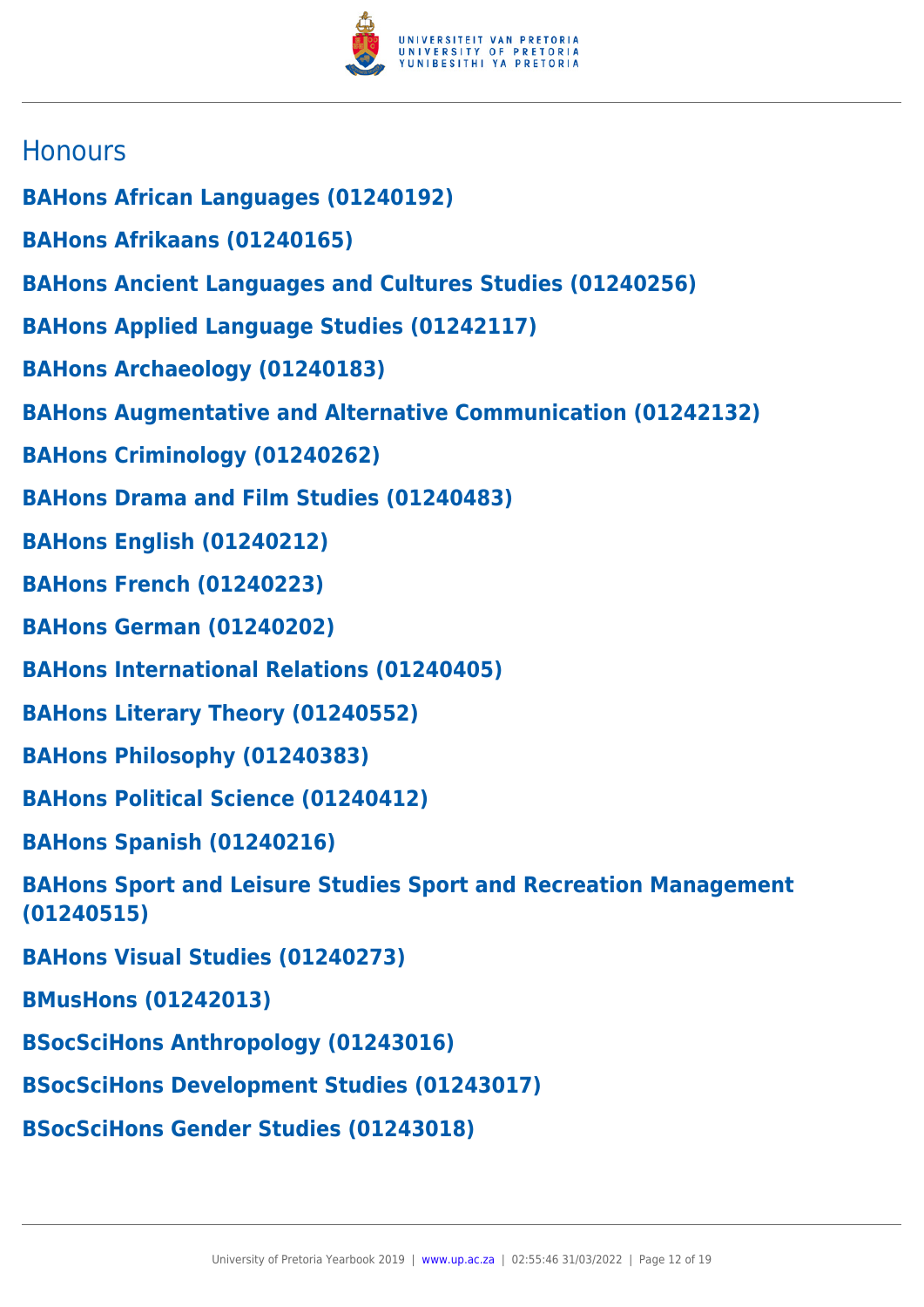

**BSocSciHons Geographical Sciences Geography and Environmental Science (01243020)**

**BSocSciHons Heritage and Cultural Tourism (01243024)**

**BSocSciHons Heritage, Museum and Preservation Studies (01243025)**

**BSocSciHons History (01243026)**

**BSocSciHons Industrial Sociology and Labour Studies (01243022)**

**BSocSciHons Philosophy, Politics and Economics (01243027)**

**BSocSciHons Psychology (01243019)**

**BSocSciHons Sociology (01243023)**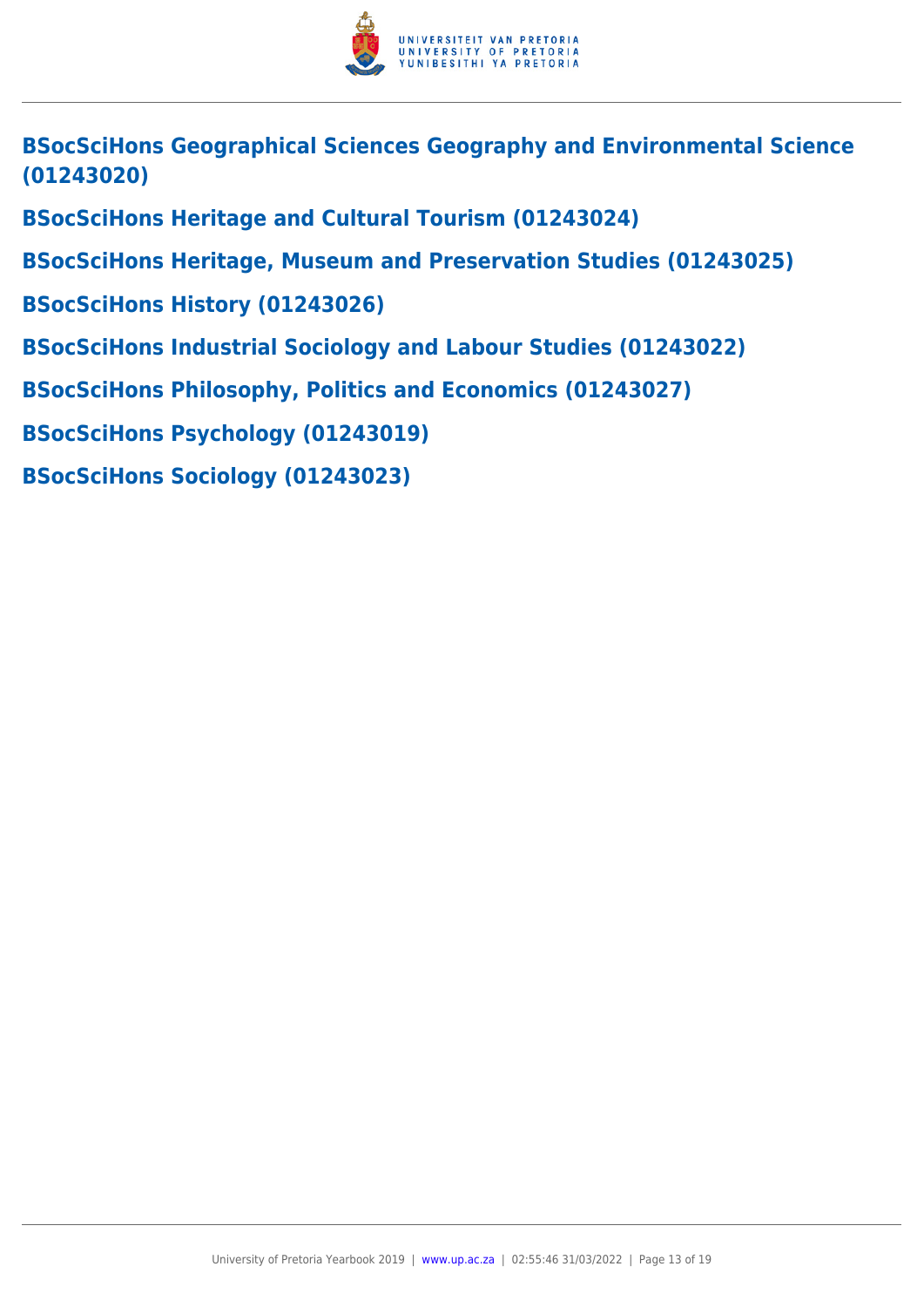

# Master's

- **MA (01250005)**
- **MA African Languages (01250195)**
- **MA African Languages (Coursework) (01250443)**
- **MA African-European Cultural Relations (Coursework) (01250015)**
- **MA Afrikaans (01250176)**
- **MA Ancient Languages and Cultures Studies (01250184)**
- **MA Applied Language Studies (01250179)**
- **MA Archaeology (01250177)**
- **MA Audiology (01250025)**
- **MA Augmentative and Alternative Communication (01252133)**
- **MA Augmentative and Alternative Communication (Coursework) (01252134)**
- **MA Clinical Psychology (Coursework) (01250212)**
- **MA Counselling Psychology (Coursework) (01250213)**
- **MA Creative Writing (01250006)**
- **MA Criminology (01250185)**
- **MA Digital Culture and Media (01250200)**
- **MA Diplomatic Studies (Coursework) (01250409)**
- **MA Drama and Film Studies (01250196)**
- **MA English (01250182)**
- **MA Environment and Society (Coursework) (01250514)**
- **MA Fine Arts (01250108)**
- **MA French (01250183)**
- **MA Geography (01250197)**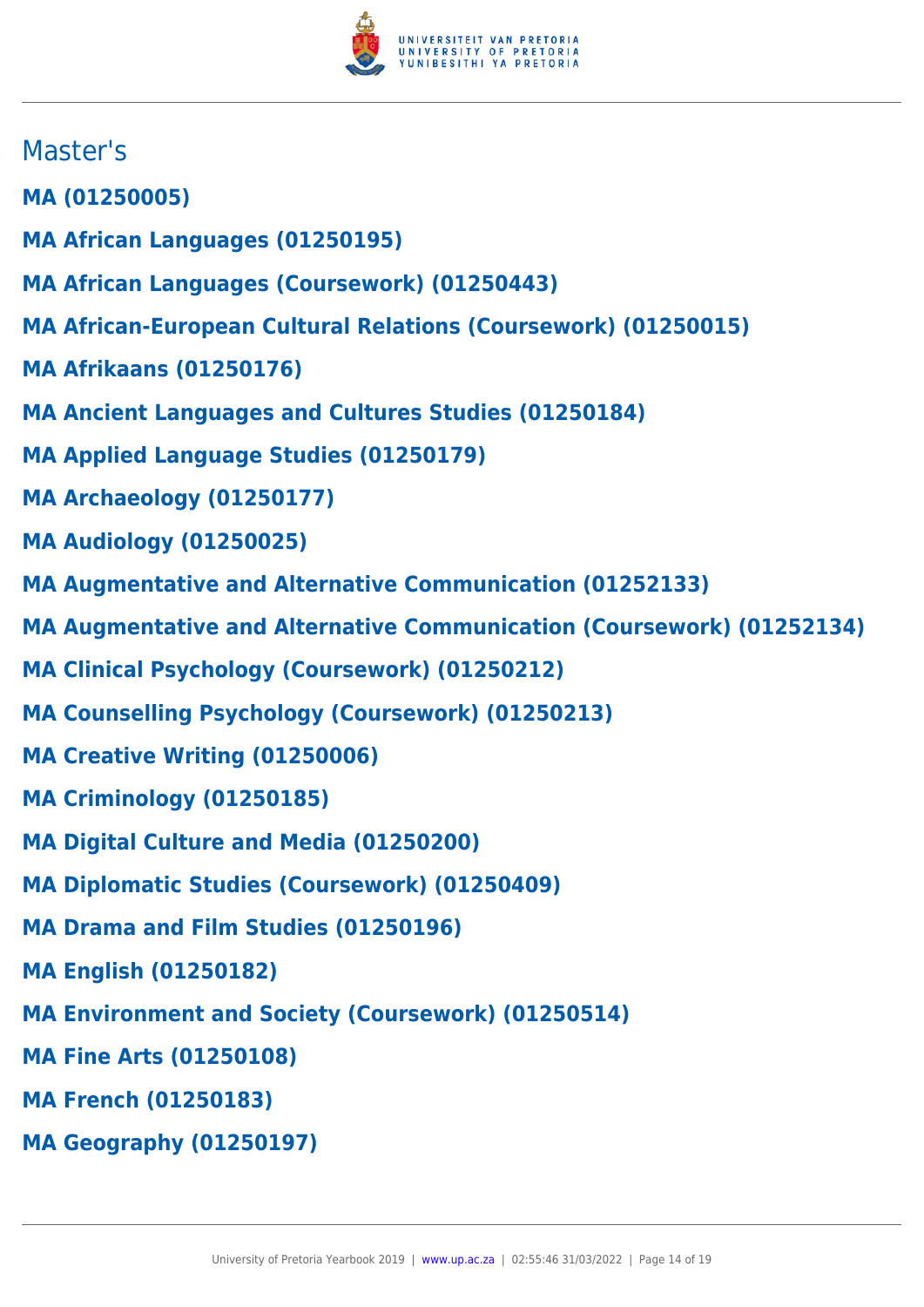

- **MA German (01250178)**
- **MA Information Design (01250109)**
- **MA International Relations (01250193)**
- **MA Linguistics (01250199)**
- **MA Literary Theory (01250198)**
- **MA Philosophy (01250189)**
- **MA Political Science (01250194)**
- **MA Psychology (01250188)**
- **MA Research Psychology (Coursework) (01250433)**
- **MA Security Studies (Coursework) (01250408)**
- **MA Spanish (01250180)**
- **MA Speech-Language Pathology (01250024)**
- **MA Visual Studies (01250187)**
- **MDram (01250114)**
- **MMus Composition (01252012)**
- **MMus Music Education (01252080)**
- **MMus Music Technology (01252085)**
- **MMus Music Therapy (01252092)**
- **MMus Musicology (01252022)**
- **MMus Performing Art (01252032)**
- **MSocSci Anthropology (01253026)**
- **MSocSci Development Studies (01253027)**
- **MSocSci Employee Assistance Programmes (Coursework) (01253029)**
- **MSocSci Gender Studies (01253033)**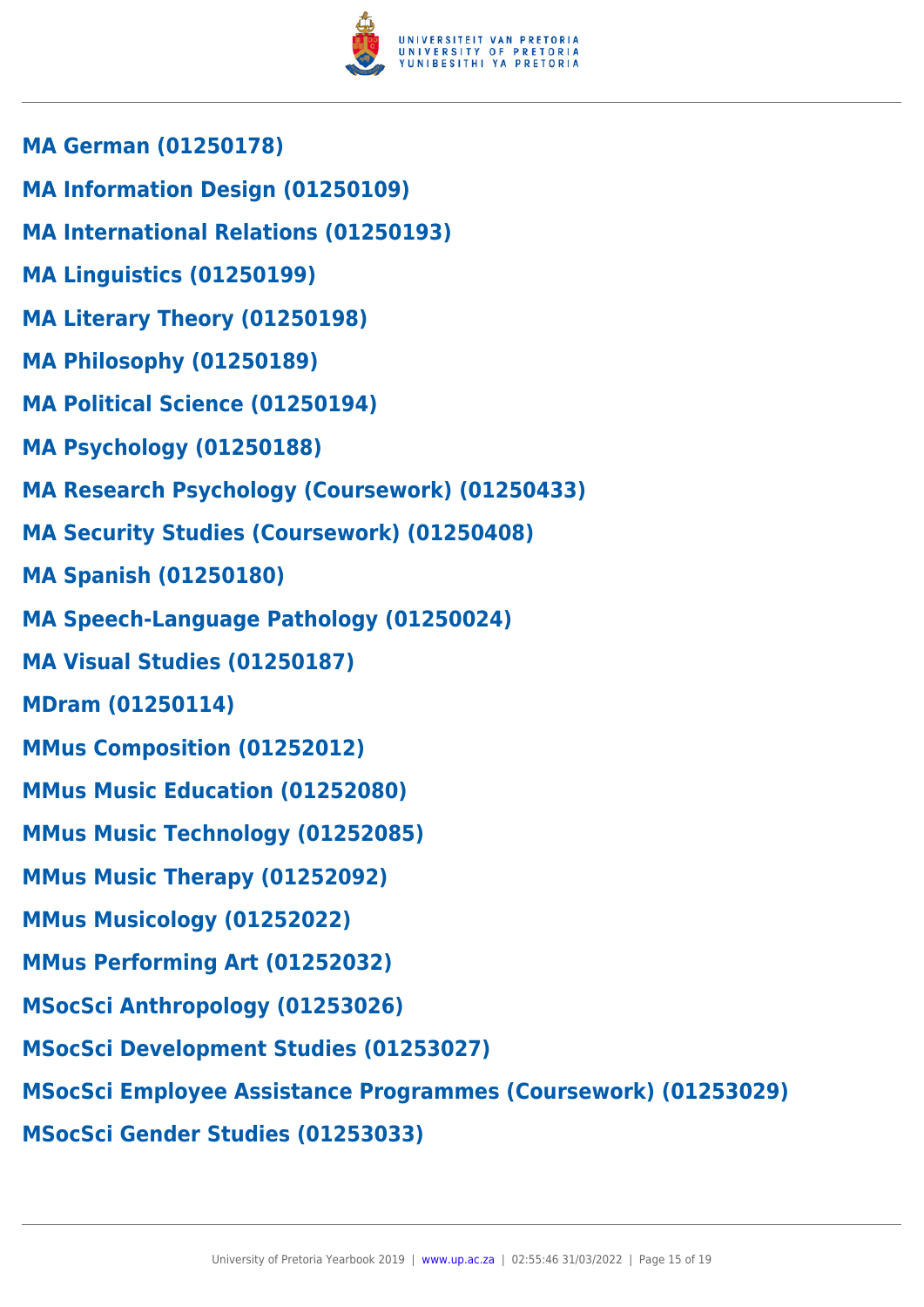

| MSocSci Gender Studies (Coursework) (01253028)                          |
|-------------------------------------------------------------------------|
| <b>MSocSci Heritage and Cultural Tourism (01253109)</b>                 |
| <b>MSocSci Heritage and Cultural Tourism (Coursework) (01253110)</b>    |
| <b>MSocSci Heritage and Museum Studies (01253111)</b>                   |
| <b>MSocSci Heritage and Museum Studies (Coursework) (01253112)</b>      |
| MSocSci History (01253113)                                              |
| MSocSci History (Coursework) (01253114)                                 |
| <b>MSocSci Industrial Sociology and Labour Studies (01253034)</b>       |
| MSocSci Industrial Sociology and Labour Studies (Coursework) (01253030) |
| <b>MSocSci Philosophy, Politics and Economics (01253035)</b>            |
| <b>MSocSci Sociology (01253032)</b>                                     |
| <b>MSocSci Sociology (Coursework) (01253031)</b>                        |
| <b>MSocSci Tangible Heritage Conservation (Coursework) (01253115)</b>   |
| <b>MSW (01251072)</b>                                                   |
| <b>MSW Employee Assistance Programmes (Coursework) (01251075)</b>       |
| <b>MSW Healthcare (Coursework) (01251073)</b>                           |
| <b>MSW Play-based Intervention (Coursework) (01251074)</b>              |
| <b>MSW Social Development and Policy (Coursework) (01251076)</b>        |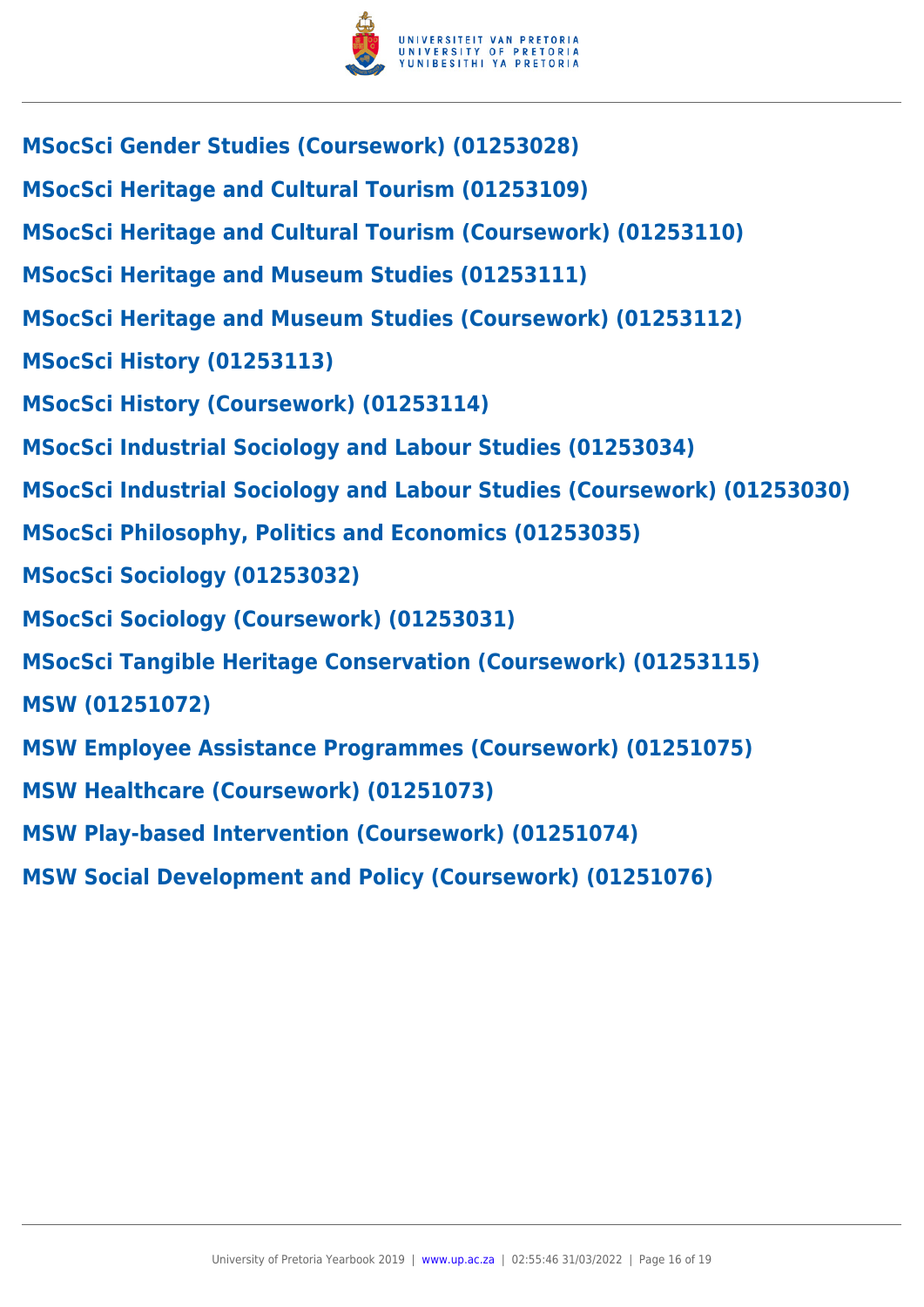

# **Doctorate**

- **DMus (01262004)**
- **DMus Composition (01262006)**
- **DMus Performing Art (01262005)**
- **PhD (01264001)**
- **PhD African Languages (01264562)**
- **PhD Afrikaans (01260162)**
- **PhD Ancient Culture Studies (01264632)**
- **PhD Anthropology (01264393)**
- **PhD Archaeology (01264182)**
- **PhD Audiology (01264615)**
- **PhD Augmentative and Alternative Communication (01264614)**
- **PhD Creative Writing (01264619)**
- **PhD Criminology (01264262)**
- **PhD Development Studies (01264634)**
- **PhD Digital Culture and Media (01264275)**
- **PhD Drama (01264112)**
- **PhD Drama and Film Studies (01264483)**
- **PhD English (01260212)**
- **PhD Environment and Society (01264638)**
- **PhD Fine Arts Creative Production (01264556)**
- **PhD Fine Arts Curatorial Practice (01264555)**
- **PhD Fine Arts (01264554)**
- **PhD French (01260222)**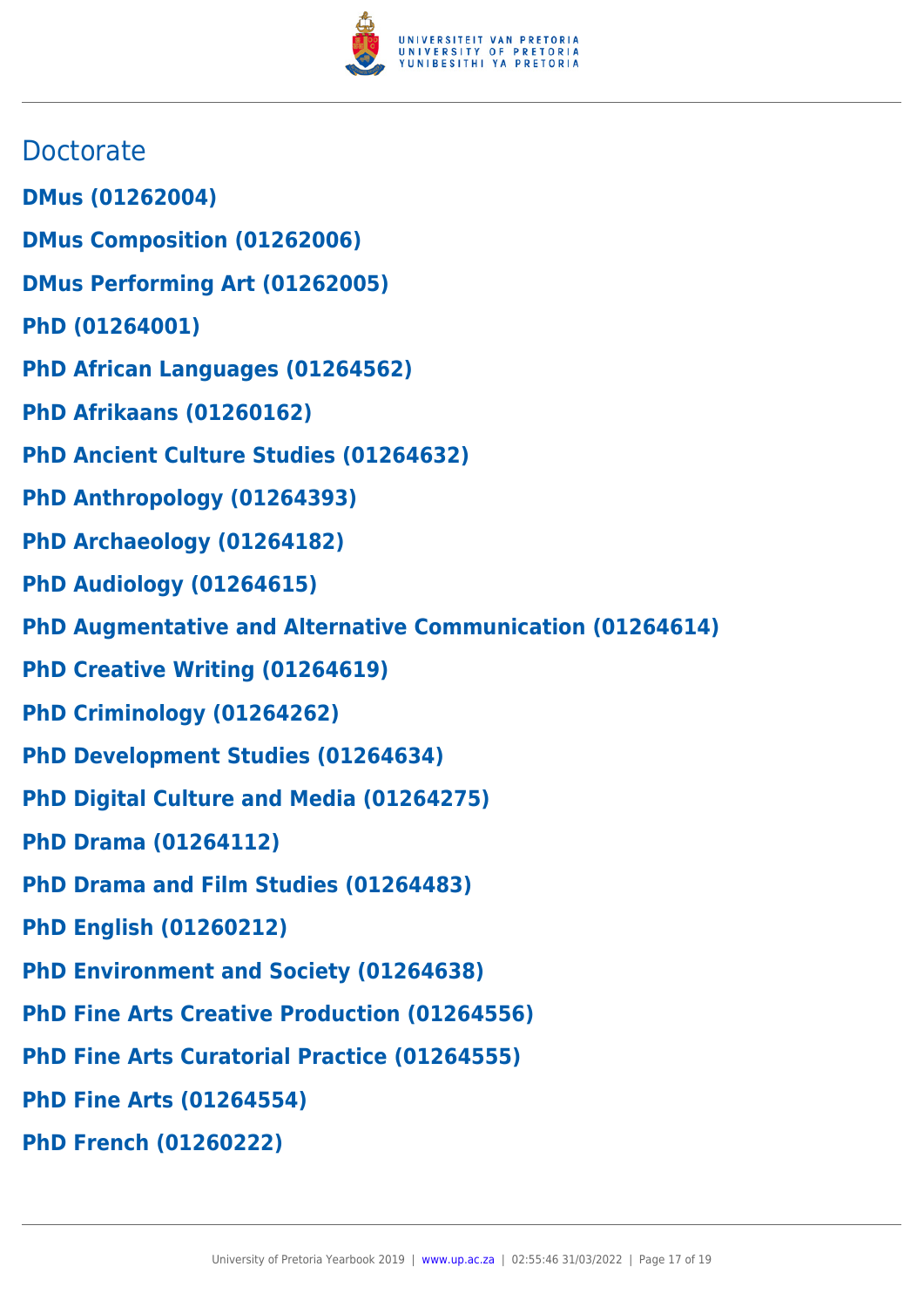

- **PhD Geography (01264532)**
- **PhD German (01260202)**
- **PhD Greek (01260242)**
- **PhD Heritage and Cultural Tourism (01264633)**
- **PhD Heritage and Museum Studies (01264640)**
- **PhD History (01264232)**
- **PhD Information Design (01264637)**
- **PhD International Relations (01264403)**
- **PhD Latin (01260282)**
- **PhD Leadership and Security Studies (01264639)**
- **PhD Linguistics (01264542)**
- **PhD Literary Theory (01260262)**
- **PhD Music (01262007)**
- **PhD Philosophy (01264383)**
- **PhD Political Science (01264412)**
- **PhD Politics (01264629)**
- **PhD Psychology (01264635)**
- **PhD Semitic Languages (01260302)**
- **PhD Social Work (01264142)**
- **PhD Sociology (01264593)**
- **PhD Speech-Language Pathology (01264612)**
- **PhD Visual Studies (01264274)**

The information published here is subject to change and may be amended after the publication of this information. The [General Regulations \(G Regulations\)](https://www.up.ac.za/yearbooks/2019/rules/view/REG) apply to all faculties of the University of Pretoria. It is expected of students to familiarise themselves well with these regulations as well as with the information contained in the [General Rules](https://www.up.ac.za/yearbooks/2019/rules/view/RUL) section.